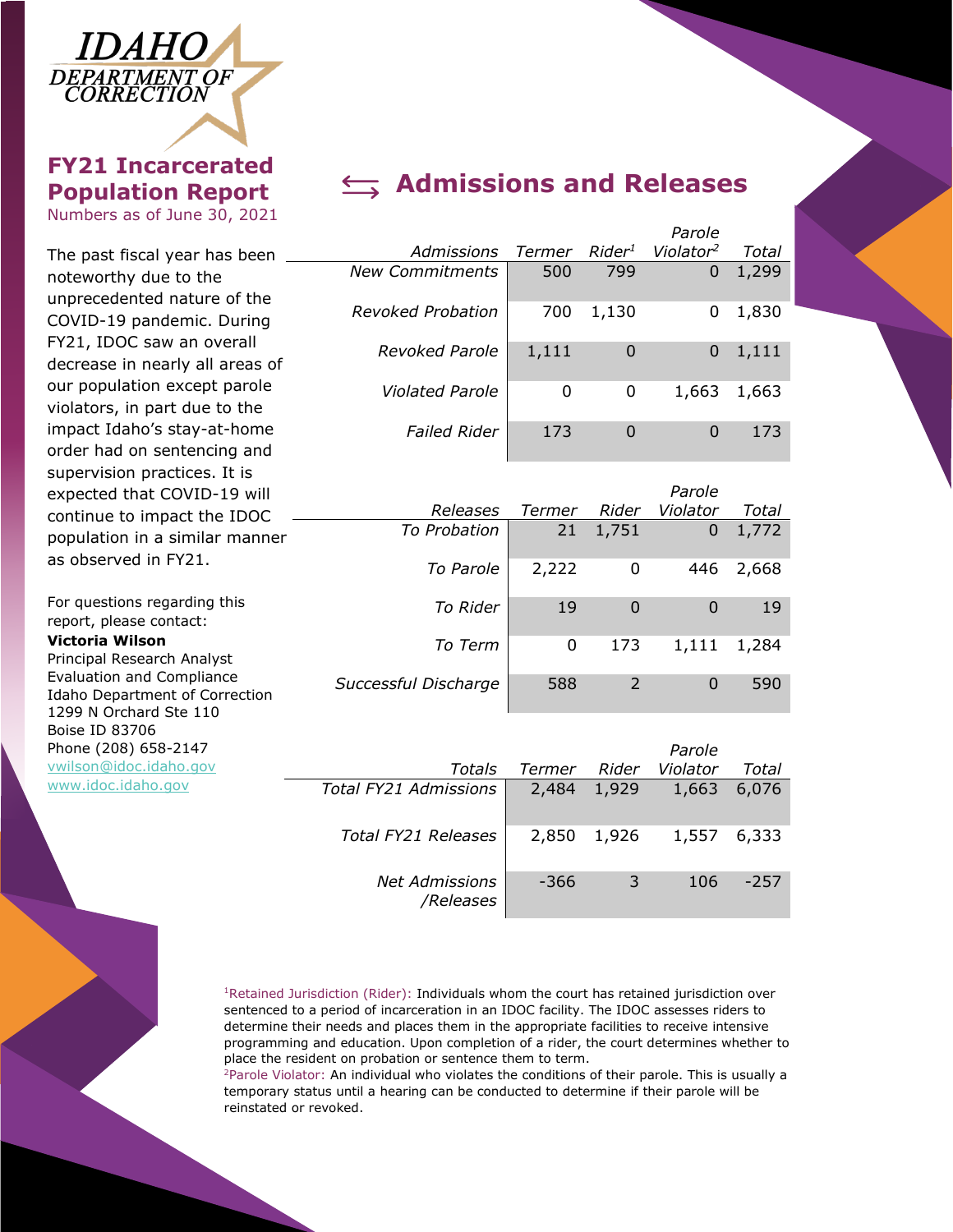

### **FY21 Incarcerated Population Report** Numbers as of June 30, 2021



June 30, 2020 June 30, 2021

350

#### **Total Population** IN

The total incarcerated population has increased 4.1% from FY17. However, there was a 2.9% decrease in the last fiscal year from 8,775 to 8,515. The term population decreased 5.1%. The rider population increased 0.2%.

The parole violator population increased 28.3%.



### **Total Population**

# **Crime Groups**

Of the total incarcerated population, 35.1% were sentenced on drug charges. The total number of drug charges has increased 1.1% in the last fiscal year. Alcohol crimes saw the greatest change, with a decrease of 2.5%.



#### **Crime Groups**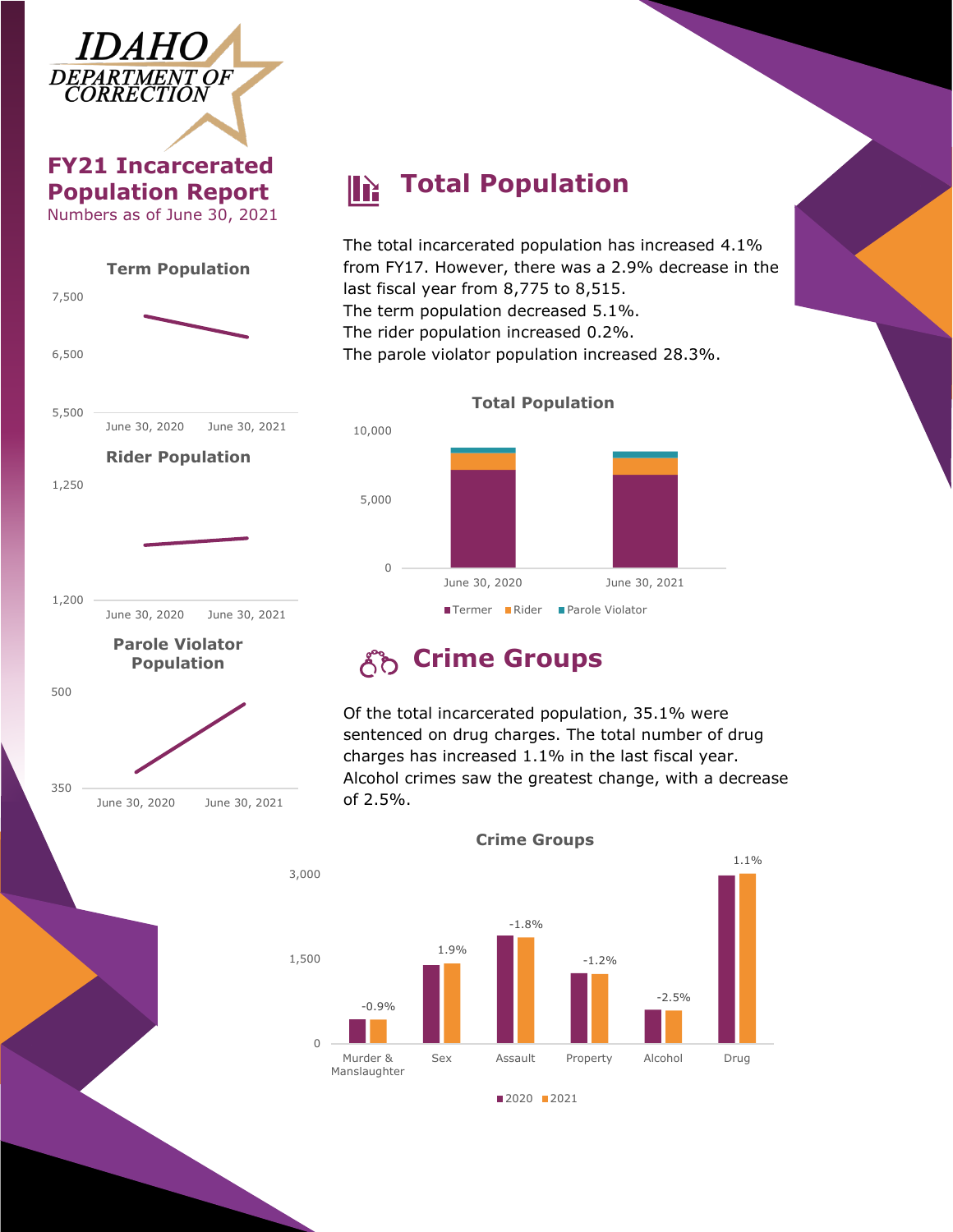

**FY21 Incarcerated Population Report** Numbers as of June 30, 2021





### **Facility Type - 2021**



# **Facility** Type

Of the total incarcerated population, 83.4% were held in IDOC prisons. The prison population has increased 2.6% in the last fiscal year, and the reentry center population has increased 8.8%. Conversely, reliance on contract beds and jails decreased, with the contract bed population decreasing 50.3% and the county jail population decreasing 14.7%.

| <b>Facility Type - 2020 Termer</b> |             |       | <b>Rider</b> Parole Violator |
|------------------------------------|-------------|-------|------------------------------|
| <b>Prisons</b>                     | 5,633       | 1,146 | 150                          |
| <b>Reentry Centers</b>             | 443         |       |                              |
| <b>Contract Beds</b>               | 716         | 8     | 26                           |
| <b>County Jails</b>                | 384         | 70    | 199                          |
| Total                              | 7,176 1,224 |       | 375                          |

| 5,762 | 1,146 | 198                                                      |
|-------|-------|----------------------------------------------------------|
| 482   |       |                                                          |
| 373   |       |                                                          |
| 193   | 81    | 283                                                      |
| 6,810 | 1,227 | 481                                                      |
|       |       | <b>Facility Type - 2021 Termer Rider Parole Violator</b> |